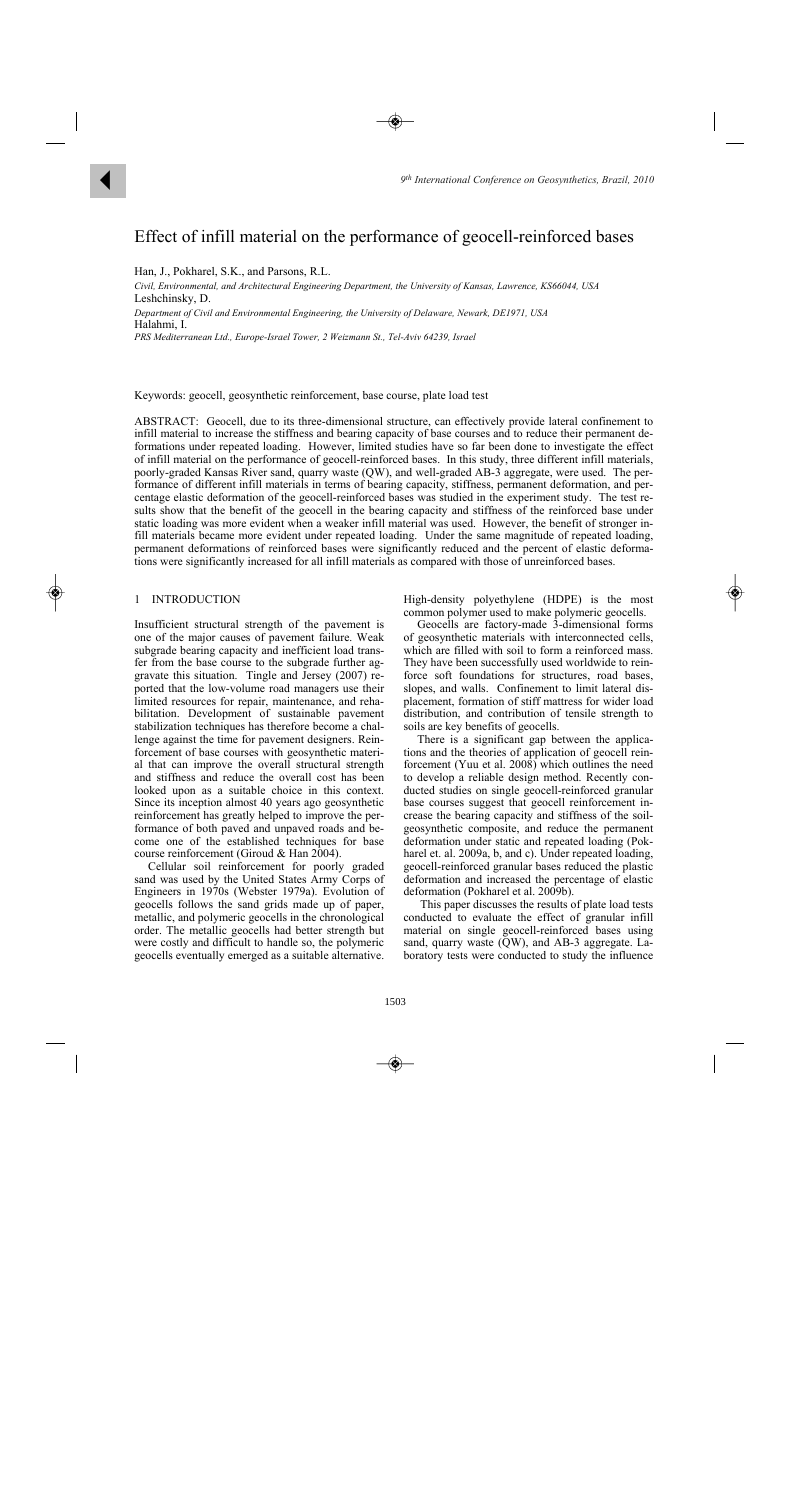of geocell reinforcement on the bearing capacity, stiffness, and permanent deformation.

# 2 MATERIALS

The stress-strain curve of the Novel polymeric alloy (Neoloy) geocells used in this study is shown in Figure 1. Neoloy geocells characterized by flexibility at low temperatures similar to HDPE and elastic behavior similar to engineering thermoplastic were used for this research. The ultimate tensile strength of the geocell strips was 23.27 N/mm and the elastic modulus of the geocell strips at 2% strain was 620 MPa. The height of the geocell was 100 mm and the thickness was 1.1 mm.



Figure 1. Tensile stress-strain curve of geocell

In the present study, three different base materials, Kansas River sand, quarry waste (QW), and AB-3 aggregate base material were used as infill material. Kansas River sand is locally available sand in Lawrence area in Kansas, USA. QW is the waste material produced during aggregate production in quarries. The QW and AB-3 used in the tests were brought from a local quarry site in Kansas. The grain size distribution curves of these infill materials are shown in Figure 2.



Figure 2. Particle size distributions of infill materials

Kansas River sand is a poorly graded subrounded river sand having a mean particle size  $(d_{50})$  $= 2.6$  mm, minimum void ratio  $= 0.354$ , maximum void ratio = 0.583, specific gravity =  $2.65$  at  $20^{\circ}$ C, coefficient of curvature,  $C_c = 0.98$ , coefficient of uniformity,  $C_u = 2.73$ , friction angle = 41<sup>0</sup>, minimum density  $\gamma_{\text{min}} = 16.4 \text{ kN/m}^3$ , and maximum density  $\gamma_{\text{max}}$  $= 19.5$  kN/m<sup>3</sup>. QW used for the tests had a mean particle size  $(d_{50}) = 1.2$  mm, liquid limit = 20, plastic  $\text{limit} = 12$ , specific gravity = 2.76 at 20<sup>o</sup>C, optimum moisture content =  $9\%$ , coefficient of curvature (C<sub>c</sub>)  $= 0.77$ , coefficient of uniformity  $(C_u) = 12$ , California bearing ratio (CBR) = 57% at 7% moisture content and 38% at the optimum moisture content. AB-3 used for the tests is a well graded base material widely used in pavement applications in Kansas having a mean particle size  $(d_{50}) = 7.0$  mm, liquid limit  $= 20$ , plastic limit  $= 13$ , specific gravity  $= 2.69$  at 20°C, optimum moisture content = 10%, California bearing ratio (CBR) =  $75\%$  at 7.1% moisture content and 46% at the optimum moisture content.

## 3 TEST SETUP

Plate load tests were conducted in a medium-scale loading apparatus designed and fabricated at the geotechnical laboratory at the Department of Civil, Environmental, and Architectural Engineering at the University of Kansas. The loading system had a 15.2 cm loading plate and the square test box had a plan area of  $60.5 \times 60.5$  cm<sup>2</sup>. The reinforced section was 12 cm thick (including the 2 cm cover) over a firm bottom. The infill materials were compacted in three layers; the bottom two layers of 5 cm each and the cover of 2 cm. The sand was compacted to 70% relative density while the QW and AB-3 were compacted to 95% maximum dry density on the dry side. The repeated load tests were conducted on the reinforced Kansas River sand section at 345 kPa pressure and 550 kPa for the reinforced and unreinforced WQ and AB-3. The loading rate was 1 cycle/minute for 150 cycles. Selection of the loading magnitude was based on the typical tire pressures for highway trucks and construction equipment ranging from 345 kPa to 550 kPa. As reinforcement a single geocell was laid out in a near circular shape with a diameter of 20.5 cm. The selection of this shape was based on the earlier study conducted by the authors (Pokharel et al. 2009a).

#### 4 RESULTS AND DISCUSSIONS

Figure 3 presents the pressure-deformation curves of the unreinforced Kansas River sand and the geocellreinforced sand under repeated loading. It is shown that the unreinforced sand section failed at 230 kPa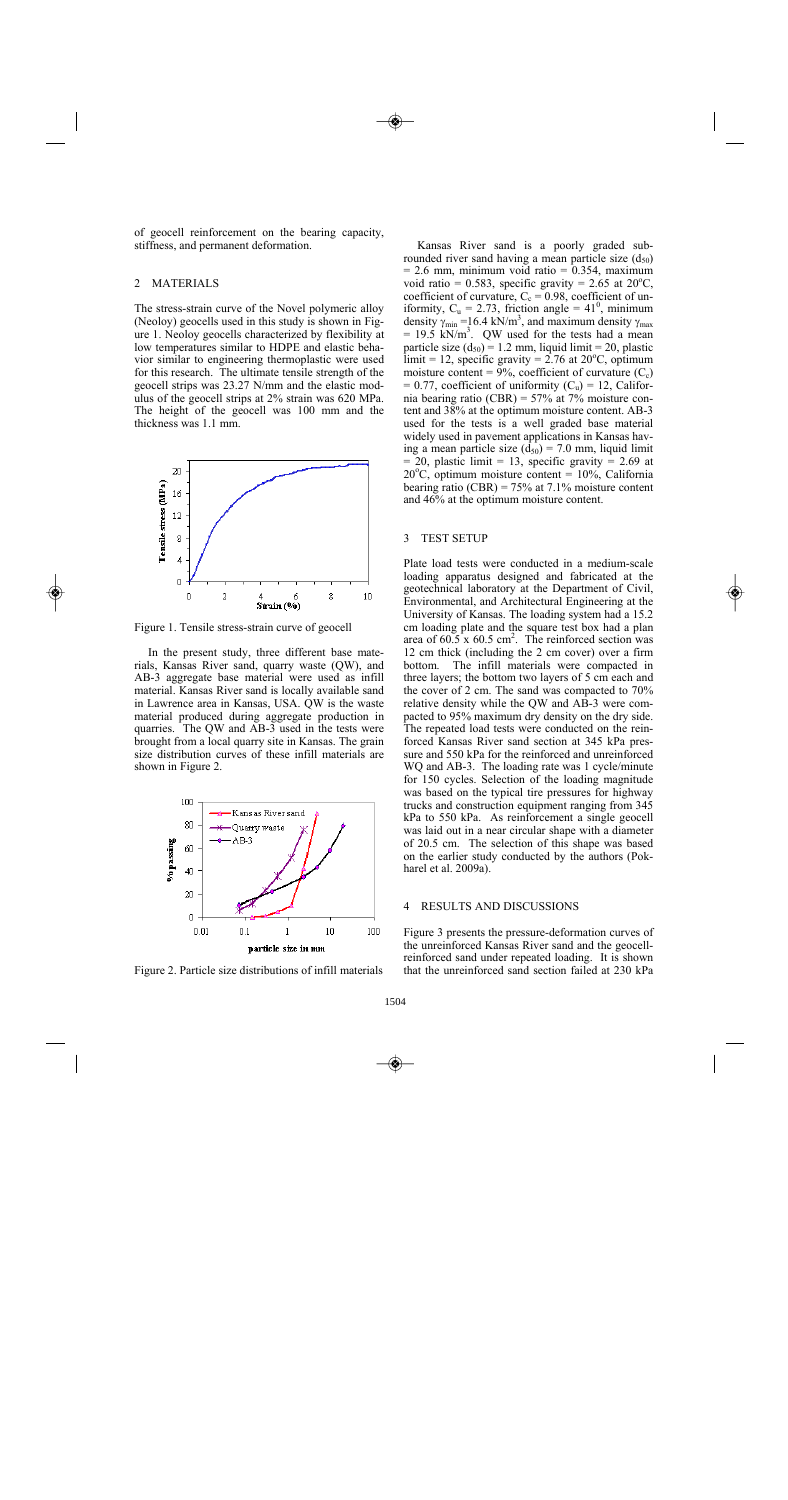while the single geocell-reinforced sand under repeated loading of 345 kPa needed 150 cycles to reach the same level of deformation. The stiffness of the unreinforced and reinforced sands at the first loading cycle can be determined based on the slopes of the linear portions of the pressure-displacement curves. As shown in Figure 3, the stiffness of the reinforced sand is approximately 1.5 times that of the unreinforced sand.



Figure 3. Deformations of Bases with Kansas River sand

Figures 4 and 5 present the cumulative deformations of reinforced and unreinforced QW and AB-3 bases, respectively under repeated loading. The curves show the cumulative deformations at each cycle for the maximum load (552 kPa) and the minimum load (0 kPa). The difference in these two values gives the elastic deformation at each cycle. Figures 4 and 5 clearly indicate the benefits of the single geocell reinforcement in terms of permanent deformation. The permanent deformations for the bases with the inclusion of a single geocell are found to be reduced by a factor of 1.50 for the QW base and 1.33 for the AB-3 base, respectively.



Figure 4. Deformations of Bases with QW

Figure 6 presents the elastic deformation as a percentage of total deformation for all three materials; reinforced sand and both reinforced and unreinforced QW and AB-3. The percent of elastic deformation was calculated by dividing the elastic deformation to the total deformation induced by each load cycle. The cumulative deformation at 0 kPa is the permanent deformation or the plastic deformation. In pavement design, the permanent deformation is referred to as the rut depth induced by a loaded wheel.



Figure 5. Deformations of Bases with AB-3

Figure 6 shows that the percent of elastic deformation for all the infill materials increased with the number of the loading cycle. At the initial loading cycles the plastic deformation was more pronounced, however, at around 10 cycles, the percent of elastic deformation increased rapidly with the loading cycle and became relatively stable. For the single geocell-reinforced Kansas River sand it was more than 80% elastic deformation after 10 cycles and more than 95% elastic deformation in case of QW and AB-3 at the same cycles. The percent of elastic deformation after 150 cycles was 95.2% of the total deformation for reinforced sand and more than 99% for the reinforced QW and the reinforced AB-3. The high percent of elastic deformation is desirable for longer service life of the pavement section. In case of unreinforced QW and AB-3, the percent of elastic deformation after 10 cycles was 90% and at the end of 150 cycles was more than 95% and 99%, respectively.

The results and discussion so far have demonstrated the clear benefits of geocell reinforcement in terms of reduced permanent deformation, increased stiffness and bearing capacity, and increased percent of elastic deformation. Therefore, the geocellreinforced base irrespective of the granular infill material can be expected to perform much better than the unreinforced base under wheel loading.

The results further reinforce the previous laboratory and numerical studies under static loading that